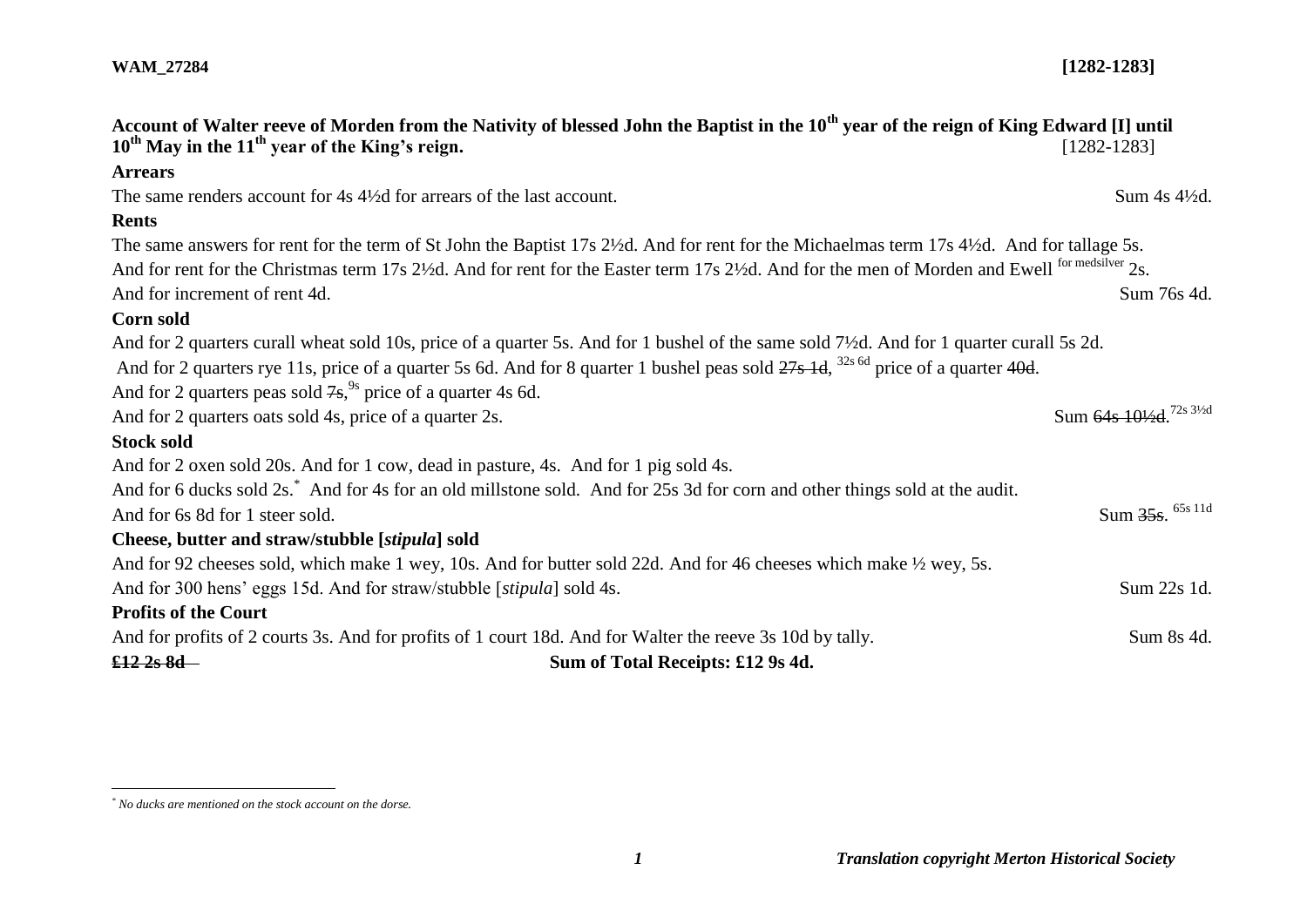| <b>Expenses</b>                                                                                                                                                                                                                                                                                                                                                                                 |                                         |  |
|-------------------------------------------------------------------------------------------------------------------------------------------------------------------------------------------------------------------------------------------------------------------------------------------------------------------------------------------------------------------------------------------------|-----------------------------------------|--|
| Thereupon the convent acquitted what is owed of which the remainder is owed at the audit $10^{th}$ year $34s$                                                                                                                                                                                                                                                                                   | <b>Sum 34s.</b>                         |  |
| [Cost of ploughs and carts]                                                                                                                                                                                                                                                                                                                                                                     |                                         |  |
| Also in 3 sheaves of steel bought for ploughs 2s 5d. <sup>3d</sup> Also in 17 pieces of iron bought 21 <sup>1</sup> /2d.                                                                                                                                                                                                                                                                        |                                         |  |
| Also in 6 plough foot plates bought 12d. Also in 12 clouts with nails bought for carts 7 <sup>1</sup> /4d. Also in 1 pair of traces bought 3d.                                                                                                                                                                                                                                                  |                                         |  |
| Also in 1 collar bought 4d. Also in shoeing carthorses 2s.                                                                                                                                                                                                                                                                                                                                      | Sum 8s 2 <sup>3</sup> / <sub>4</sub> d. |  |
| <b>Necessities</b>                                                                                                                                                                                                                                                                                                                                                                              |                                         |  |
| Also in 5 bushels salt bought 17 <sup>1</sup> /2d. <sup>of which 1 bushel remains</sup> Also in 1 dish [ <i>pelvo</i> ] bought 9d. Also in 1 sieve bought 1d. Also in cloth bought for the dairy<br>$3d2d$ Also in a pot bought 1 <sup>1</sup> / <sub>2</sub> d. Also in scouring the ditch around the court of Morden 12d. And in scouring the ditch towards the sheep-house<br>18d.           | Sum 5s $3d.1d$                          |  |
| <b>Expenses of the mill</b>                                                                                                                                                                                                                                                                                                                                                                     |                                         |  |
| Also in 1 millstone bought 32s 1d. because none was bought Also in steel for the same 3d. Also in cogs and rungs bought 18d.                                                                                                                                                                                                                                                                    | Sum 33s 10d. <sup>21d</sup>             |  |
| In reaping corn                                                                                                                                                                                                                                                                                                                                                                                 |                                         |  |
| Also in expenses at 2 dry harvest boonworks: in fish bought 14d. Also in expenses for each [singulus] of 2 boonworks for 76 men: in ale 7s; in<br>meat $\frac{3s}{s}$ . <sup>3s 6d</sup>                                                                                                                                                                                                        |                                         |  |
| Also in fish as customary 2s 4d. Also in reaping 63 acres both wheat and oats 21s, per acre 4d.                                                                                                                                                                                                                                                                                                 | Sum 36s 6d. <sup>35s</sup>              |  |
| Expenses of servants [servienter] in harvest                                                                                                                                                                                                                                                                                                                                                    |                                         |  |
| Also in expenses of one man over the reapers, and reeve, beadle and maid for 8 weeks in harvest: in ale $\frac{12}{5}$ 6d; <sup>9s 6d</sup> also in meat $\frac{5}{5}$ <sup>4s</sup> 6d; in fish 3s.                                                                                                                                                                                            |                                         |  |
| Also in expenses of servants for 'harvest goose': in ale $12d$ , $^{10d}$ in meat $10d$ . <sup>8d</sup>                                                                                                                                                                                                                                                                                         | Sum 21s 6d. <sup>18s 6d</sup>           |  |
| <b>Stipends for the year</b>                                                                                                                                                                                                                                                                                                                                                                    |                                         |  |
| Also in stipend 4 ploughmen and 1 carter <sup>for harvest</sup> 15s, each 3s. Also in stipend of shepherd and maid in harvest 4s. Also in stipend of cowman in<br>harvest 18d. Also in stipend of 1 man over the reapers for harvest 3s. Also in stipend of 1 stacker 2s.                                                                                                                       | Sum 25s 6d.                             |  |
| <b>Threshing corn</b>                                                                                                                                                                                                                                                                                                                                                                           |                                         |  |
| Also in threshing 35½ quarters wheat 7s 43⁄4d, per quarter 2½d. Also in threshing 2½ quarters rye 6¼d. Also in threshing 14½ quarters barley<br>21 <sup>3</sup> /4d, per quarter 1 <sup>1</sup> /2d. Also in threshing 15 quarters peas and vetches 2s 6d, per quarter 2d. Also in threshing 89 quarters oats 7s 5d, per quarter<br>Sum 19 <sub>s</sub> 7 <sup>3</sup> / <sub>4</sub> d.<br>1d. |                                         |  |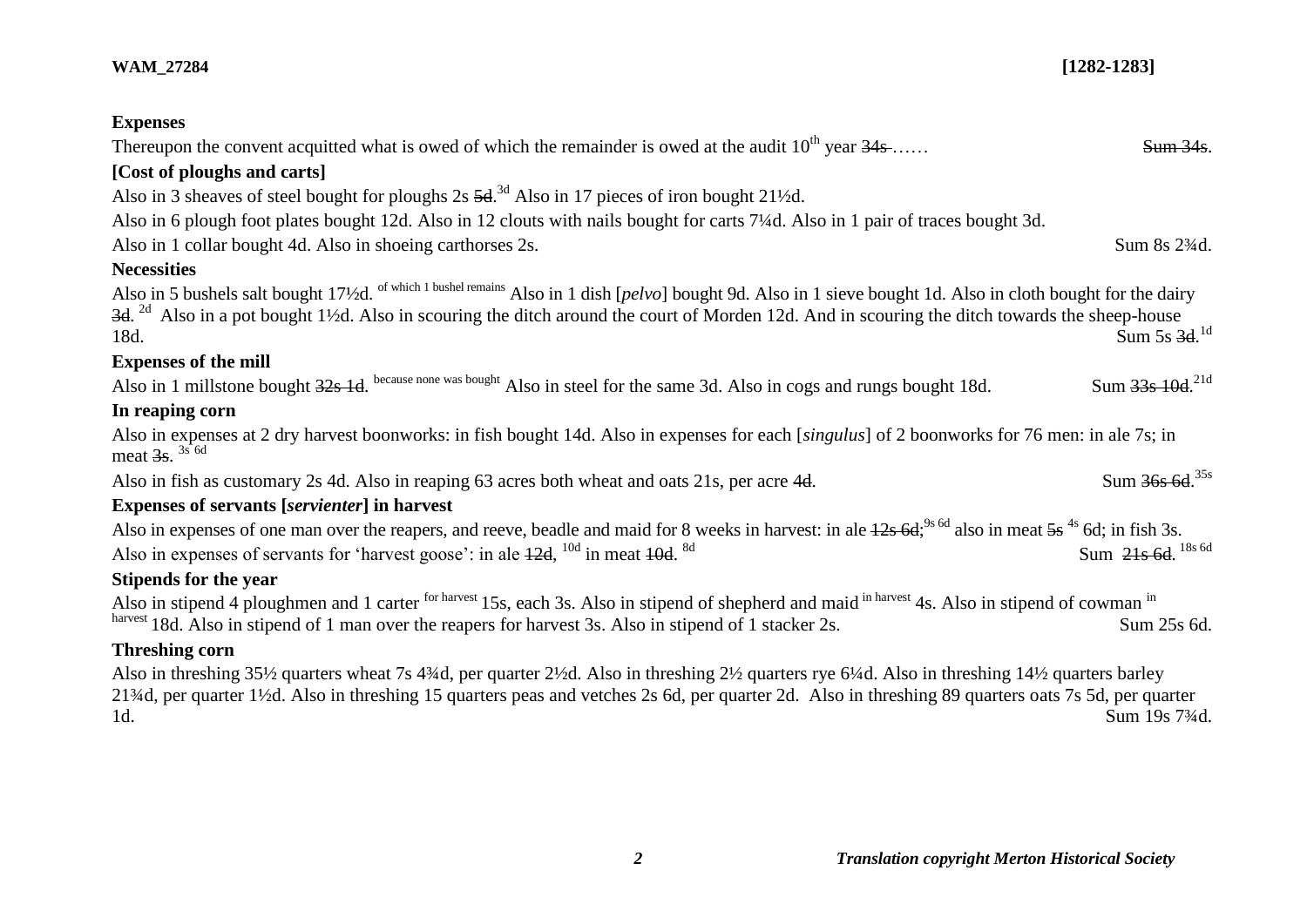#### **In remittance of rent of reeve and servants**

Also in expenses allowance of food for servants at Christmas:<sup>2s 2d</sup> in ale 12d, in meat 11d. Also in expenses allowance of food for the aforesaid at Easter: in ale 12d, in meat  $10d.<sup>2s 2d</sup>$ 

Also in remittance of the reeve's rent 2s. Also in remittance of the beadle['s rent] for the year 12d. Also in remittance of John Sutth['s rent] for 2 terms because he was over the threshing  $12d$ .  $Sum \overline{7}$ s 9d <sup>7s 4d</sup>

#### **Expenses of the bailiff**

Also in expenses of Sir Henry bailiff and Sir W de Hamton and Sir Robert de Parham on the day of St Laurence 31½d.

Also in expenses of Sir Henry bailiff 3s 1d by tally against the same. because without a tally Sum 5s 7d by 1 tally against the same.<sup>2s 71/2d</sup>

## **Cash deliveries**

Also delivered to Sir Adam de Wicumb for rent at the Nativity of blessed John 15s 4½d. Also delivered to Sir W de Wallop for rent for the Michaelmas term 16s 2d by tally.

Also delivered to the same for tallage 5s by tally. Also delivered to Sir W de Watford for rent for the Christmas term 15s  $0\frac{1}{2}$ d by tally. Also delivered to the same brother Henry de Lond bailiff for rent for Easter 15s 0½d by tally. Sum 66s 7½d.

# **Sum of all expenses and deliveries £11 2s 4d**

Sum of all expenses and deliveries £9 9s 3d.† And he owes 60s 1d. Of which he is allowed for all his claim 20s 1d. And so he owes net 40s.

**Sum total of receipts £10 2s 7½d. Sum total of expenses £13 4s 7d.**

 $\overline{a}$ 

*<sup>†</sup> These figures total £9 10s 3d.*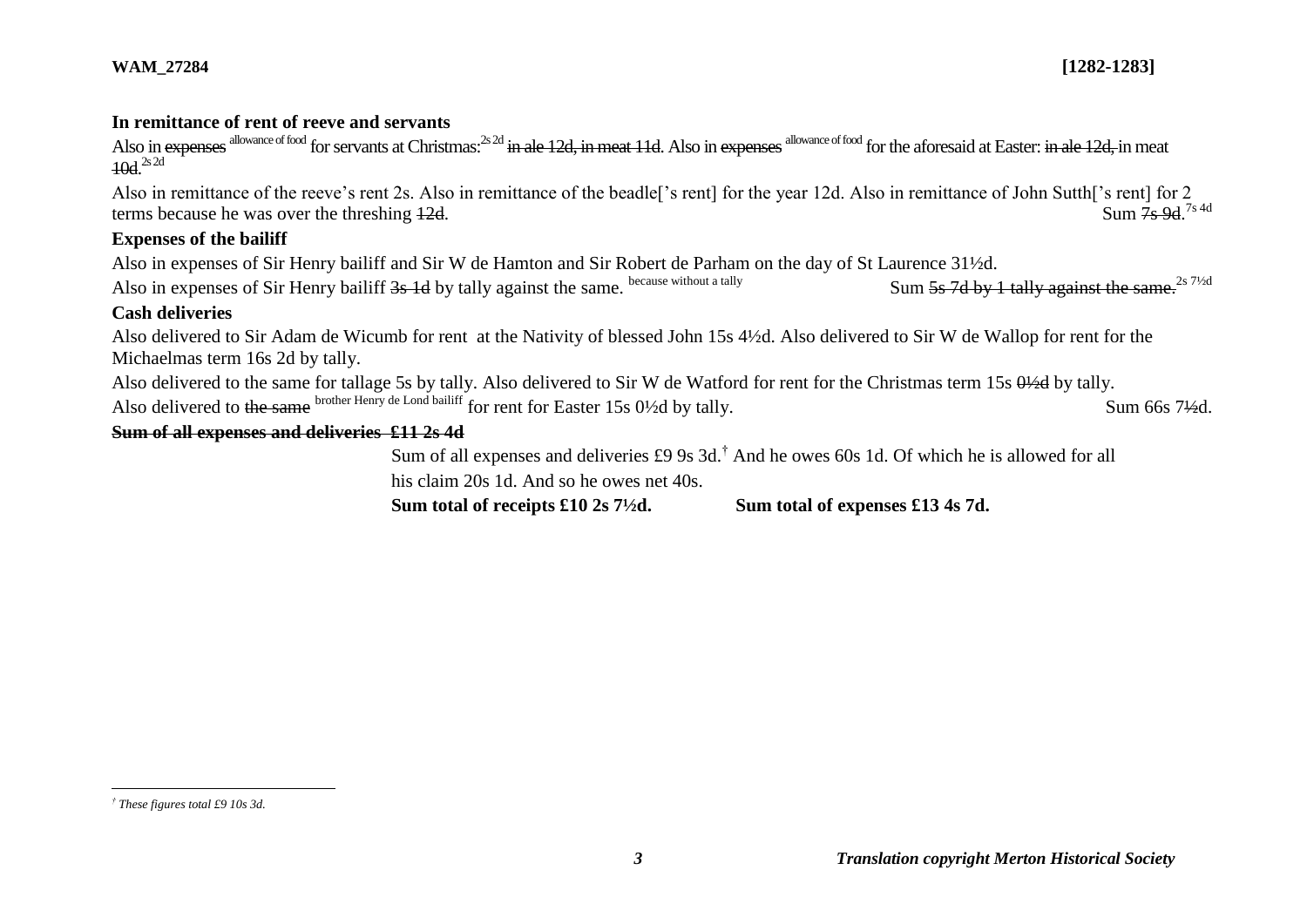#### *DORSE*

**Issue of Wheat** The same answers for 2 quarters 6 bushels wheat of issue of wheat in harvest by tally against Lorchun. And for 20½ quarters <sup>2 bushels</sup> of issue of the grange by tally against the same. And for 22½ quarters of issue of the grange of issue of the grange by tally against John Suth. Sum 46 quarters 6 bushels.

> Of which in sowing 24 quarters 1 bushel. Also in bread for 4 harvest boonworks 2½ quarters. Also in bread for those who were at table for harvest 1½ quarters. Also in bread for servants at Christmas and Easter ½ quarter. Also in sale 3 quarters 1 bushel. Also in sending to Westminster 9 quarters. Also in sending to Greenford 1 quarter <sup>2 bushels</sup> by tally against Alexander the reeve. Also in maslin for servants' livery 4 quarters. In sale 1<sup>1</sup>/<sub>2</sub> quarters. Sum 46 quarters 6 bushels. And nothing remains.

**Issue of rye and multure of the farm of the mill** The same answers for 4 quarters 7 bushels rye of issue of the grange by tally against John Sutth. And for 14 quarters multure of the farm of the mill until the Friday next before the feast of St Ambrose. And for 1 quarter of issue of the mill from the Friday next before the feast of St Ambrose until the Monday next after the feast of St Urban. Sum 19 quarters 7 bushels.

Of which in sowing 1 quarter. And in sale 2 quarters. Also in maslin for servants' livery 16 quarters 7 bushels. Sum 19 quarters 7 bushels.

**Issue of Barley** The same answers for  $\frac{19^{20}}{20}$  quarters  $\frac{1}{2}$  bushels of issue of the grange by tally against John Sutth. Sum 20 quarters 5 bushels.

Of which in sowing 8 quarters 3 bushels. Also in sending to Westminster 8 quarters by tally against Sir W de Watford. Also in maslin for servants' livery 3 quarters 6 bushels. In sale 1 quarter 2 bushels. Sum 19 quarters 1 bushel.

**Issue of Peas and** The same answers for 21 quarters  $6^7$  bushels peas and vetches of issue of the grange against John Sutth. Sum 21 quarters 7 bushels. **vetches**

> Of which in sowing 3½ quarters 7 bushels. Also in sale 10 quarters 1 bushel. Also in maslin for servants' livery 8 quarters. In sale 6 bushels. Sum 21 quarters 6 bushels.‡

#### **Expenses of maslin** Also in livery of 4 ploughmen and a carter from the feast of St Margaret<sup>§</sup> until the Monday next after the feast of St John in May\*\* for 42 weeks 23 quarters, each for 9 weeks 1 quarter. And in livery for a shepherd for the same period 3½ quarters, who takes for 12 weeks 1 quarter. Also in livery of a maid from the feast of St Margaret until the feast of St Peter ad Vincula 1 bushel. Also in livery of the same from Michaelmas until the feast of Saints Marcellinus and Peter<sup>††</sup> for 36 weeks 3 quarters <del>1 bushel</del>, per  $10^{-12}$  weeks 1 quarter. Also in livery for 1 cowman from the feast of St Margaret until Michaelmas for 10 weeks, 6 bushels. Also in livery for 1 harrower in wintertime 2 bushels. Also in livery for 1 stacker for harvest, 1 quarter. In sale 2 bushels. Sum 31 quarters 7 bushels.

 $\overline{a}$ 

*<sup>‡</sup> These figures total 22 quarters 6 bushels.*

*<sup>§</sup> 20 July*

*<sup>\*\*</sup> ie St John before the Latin Gate – 6 May*

*<sup>††</sup> 2 June*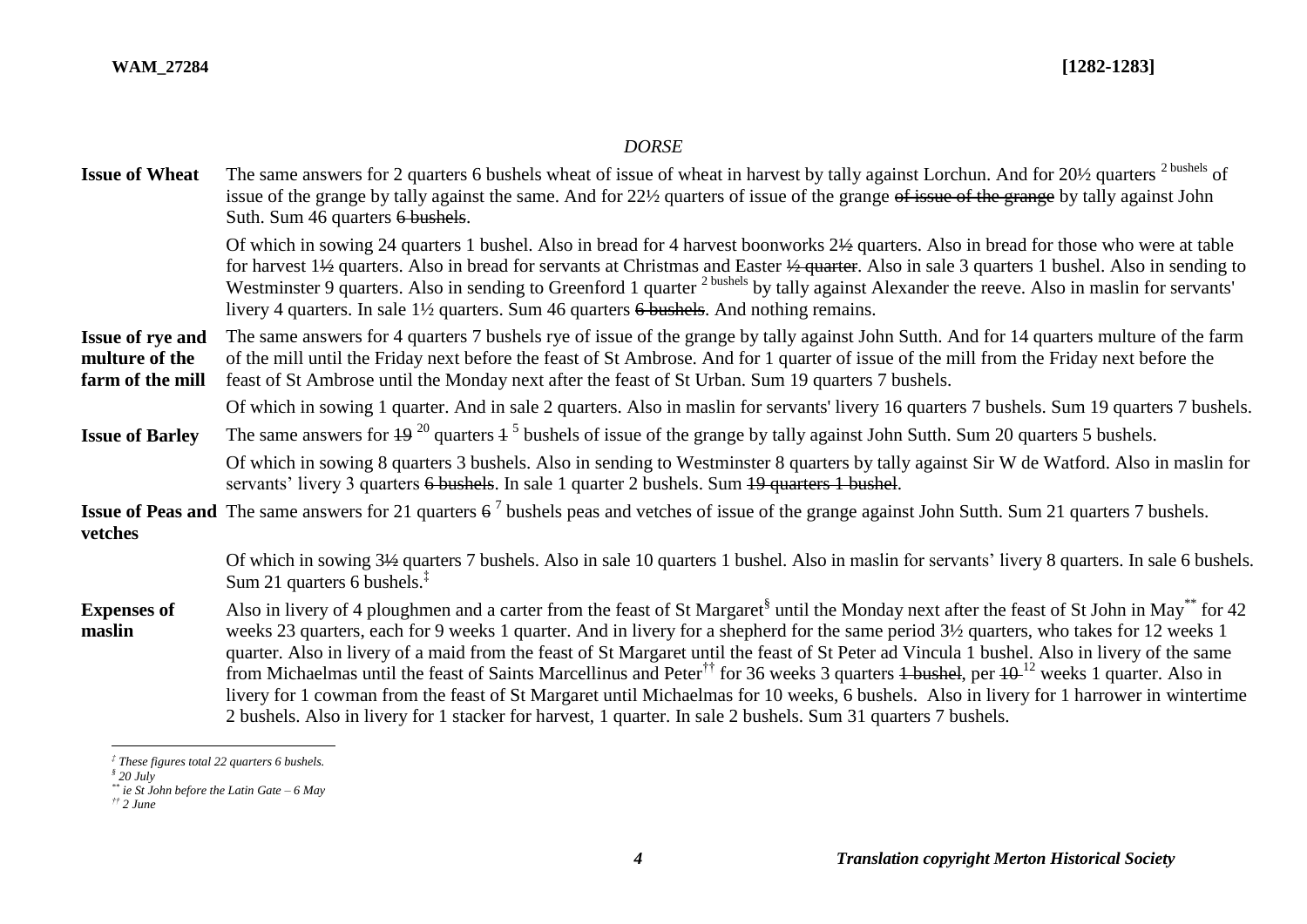| <b>Issue of Oats</b> | The same answers for 30 quarters of oats of issue of the grange by tally against Lorchun. And for 70 quarters 3 <sup>-5</sup> bushels of issue by tally           |
|----------------------|-------------------------------------------------------------------------------------------------------------------------------------------------------------------|
|                      | against John Sutth. Sum $100$ quarters $3^5$ bushels.                                                                                                             |
|                      | Of which in sowing 46 quarters 2 bushels. Also in fodder for 2 carthorses from the feast of St Lawrence <sup>##</sup> until the feast of St Alphege <sup>§§</sup> |

for 35 weeks, 15 quarters 2½ bushels, per night ½ bushel. Also in fodder for a stott from Michaelmas until the feast of St Alphege for 19 weeks, 8 quarters  $2\frac{1}{2}$  bushels, per night  $\frac{1}{2}$  bushel. Also in fodder for a stott which harrowed after dinner in Lent  $1^{\frac{1}{2}}$  quarter. Also in meal 3½ quarters. Also in sale 2 quarters. Also in fodder for the bailiff['s horse] ½ quarter. Also in sending to Westminster 22 quarters by tally against Sir W de Watford. In sale 2 quarters 6 bushels. Sum 100 quarters 5 bushels.

Also in fodder for oxen from the feast of St Thomas the Apostle until the feast of Saint Urban for 22 weeks, 460 sheaves of which 5 sheaves make 1 bushel. Sum by estimation 11½ quarters, per night 3 sheaves.

#### **[LIVESTOCK]**

**Carthorses** The same answers for 2 carthorses from the remaining. And for 1 horse of Walter the reeve. Sum 3. 1 of which was stolen in the stable. And there remain 2.

**Stotts** And for 4 stotts from the remaining. Sum 4. And they remain.

**Oxen** And for 16 oxen from the remaining. And for 1 bull and 2 steers added. Sum 19. Of which in sale 2. And there remain 17.

**Cows** And for 7 cows from the remaining. And for 1 heifer added. Sum 8. Of which in murrain in the pasture 1. And there remain 7.

**Bulls** And for 1 bull from the remaining. And for 1 bull-calf added. Sum 2. Of which added with oxen 1. And there remains 1.

**Steers** And for 2 steers from the remaining aged 3 years. Of which added with oxen 2. And none remains.

**Bullocks** And for 2 bullocks from the remaining. Of which added with cows 1 heifer. In sale 1 steer. And there remains 1. And none remains.

And for 3 bullocks from the remaining of which 2 are young heifers. Of which added with bulls 1. And there remain 2 young heifers.

**Yearling Calves** And for 4 yearling calves from the remaining. Of which in murrain 1 and the hide for harness. And there remain 3, of which 2 male.

Calves of issue The same answers for 4 calves of issue. And for the rest of the issue the reeve is to answer subsequently because [the cows] are pregnant as it is said*.*

Wethers And for 6 wethers from the remaining. And for 4 hoggets from the remaining. Sum 10. And they remain.

**Ewes** And 15 ewes from the remaining. And for 3 gimmers from the remaining. Sum 18. And they remain.

 $\overline{a}$ *‡‡ 10 August*

*<sup>§§</sup> 19 April*